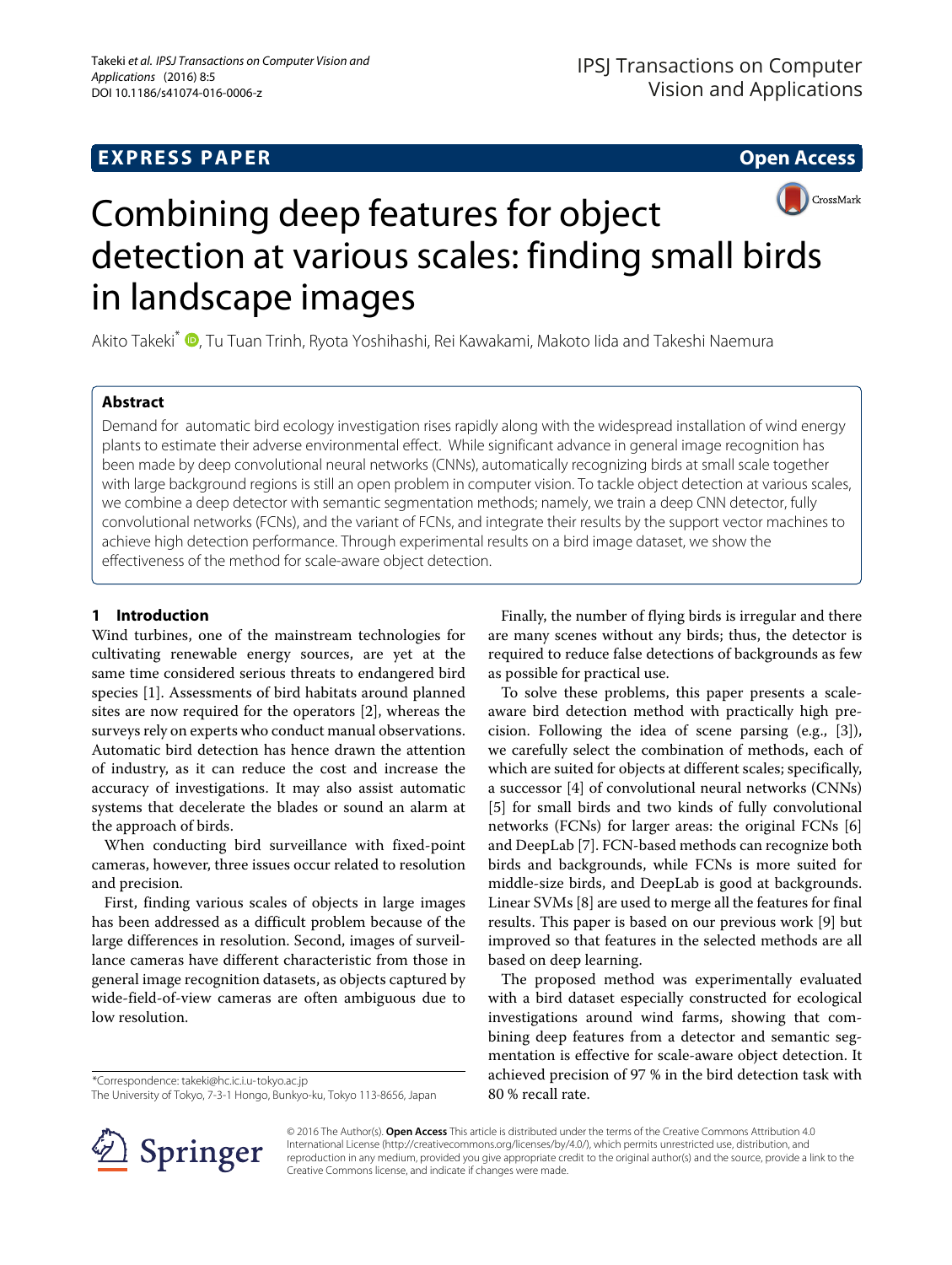# **1.1 Related work**

The advances in CNNs and the growing availability of large-scale image datasets have brought outstanding improvements in image recognition. In particular, stronger learning models [\[10,](#page-5-9) [11\]](#page-6-0) as well as effective techniques for suppressing overfitting [\[12\]](#page-6-1) and avoiding the vanishing gradient problem [\[13\]](#page-6-2) have significantly improved the performance of CNNs.

Many new detection methods have been proposed along with the advances in CNNs. In popular region-based CNN methods (R-CNN) [\[14\]](#page-6-3), a selective search [\[15\]](#page-6-4) is first used to identify potentially salient object regions (referred to as region proposal), from which image features are extracted by CNNs and classified by SVMs. We utilize ResNet [\[4\]](#page-5-3), one of the most successful networks in detection, while we leave the region proposals as future work and use background subtraction for candidate region selection in this study.

Significant progress has also been made in semantic segmentation. There has been much debate about how to parse both object categories (*things*) and background categories (*stuff* ), each of which account for smaller and larger parts of images. Various methods parse stuff and things separately with region-based and detector-based methods [\[3,](#page-5-2) [16\]](#page-6-5).

Recently, a number of semantic segmentation methods have been proposed that are based on FCNs [\[6,](#page-5-5) [7\]](#page-5-6).

FCNs can obtain a coarse object label map from the networks by combining the final prediction layer with lower layers (skip layer) [\[17\]](#page-6-6), where the context and localization information are available for pixel-wise labeling.

DeepLab use the hole algorithm [\[18\]](#page-6-7), which convolutes every other pixel. This approach can grasp the feature map more sparsely, which improves the ability to recognize background.

#### **2 Method**

An overview of the proposed method is illustrated in Fig. [1.](#page-1-0)

An input image is fed into three pipelines: (1) ResNetbased CNNs as a detector for small birds after a background subtraction pre-processing, (2) FCNs as a method that works as a detector but also as a semantic segmentation, and (3) DeepLab as a method that works as a semantic segmentation. SVMs combine the class likelihoods and scores derived from three pipelines. The outcomes of the method are regions estimated to be birds.

# **2.1 CNNs for bird detection**

We designed the CNN network model using ResNet [\[4\]](#page-5-3), which achieved the best results in the detection and classification of ILSVRC 2015. In ResNet, the input of a convolutional (conv) layer bypasses one or more layers and is added to the outputs of the stacked layers. Compared with previous net structures, ResNet learns so-called residual mappings, which make the learning easier even with deeper structures.

<span id="page-1-0"></span>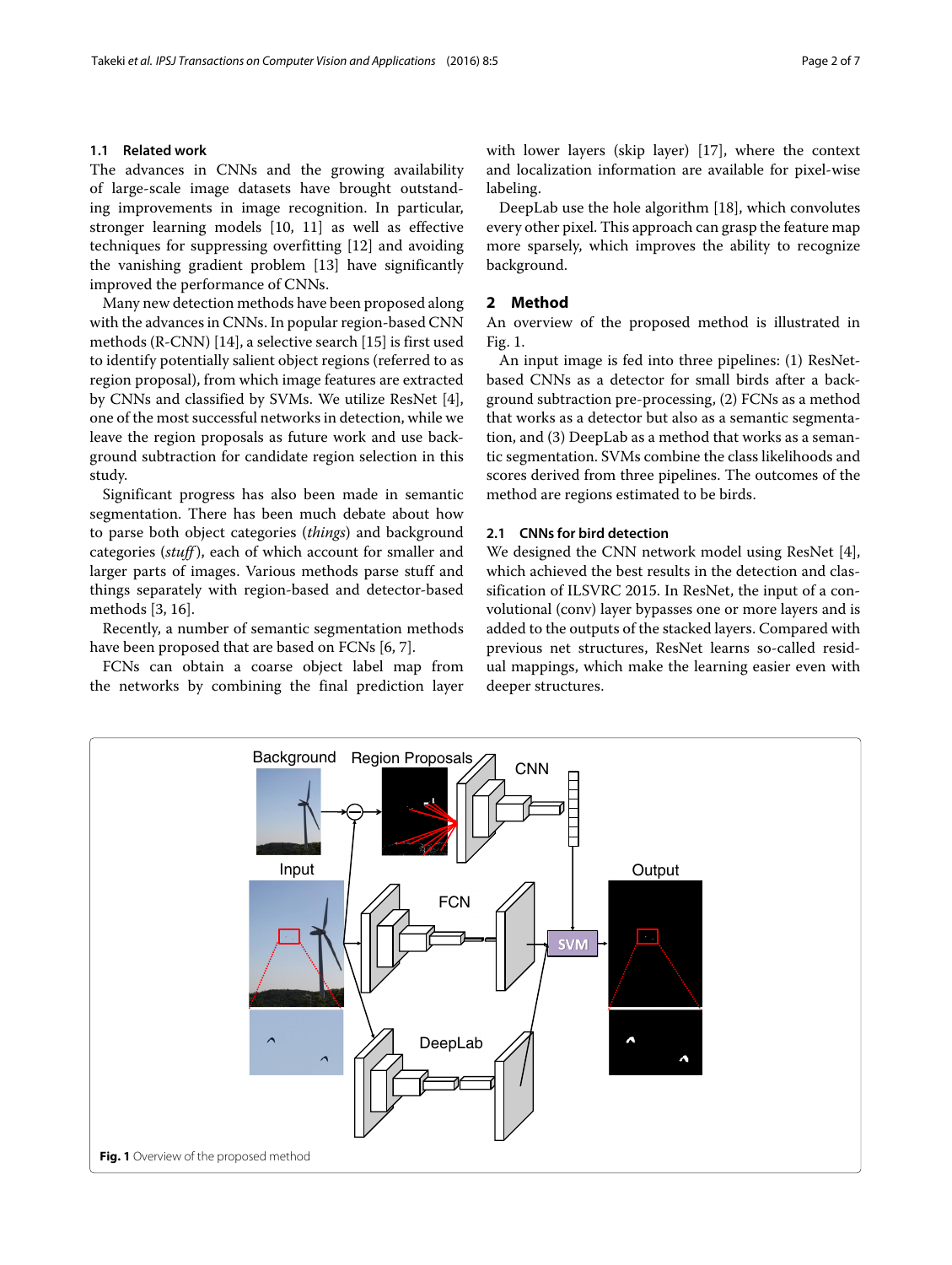

<span id="page-2-0"></span>Figure [2](#page-2-0) shows our network architecture based on ResNet. We assume the sizes of the bird images ranges from 10 to 200 pixels square; thus, we design the networks to take  $64\times64$  images as inputs, doubled the size of the original. Any size of detected bounding boxes will be fitted to 64×64 and fed into the networks. Because of this, one more block (the layers in yellow) is added before the global average pooling to capture features effectively with more hierarchies. Experimentally, the combination of four blocks with  $n = 2$  produces the best results; four blocks with  $n = 3$  produce similar results but require a longer training time, fewer blocks have less accuracy even with larger *n*, and more blocks cause overfitting even with fewer *n*.

The rest of the networks follows [\[4\]](#page-5-3); here, we briefly explain it for completeness. In every conv layer, the size of the kernels is  $3\times3$ . The very first conv layer has 16 kernels. Subsequently, there are four blocks, each of which includes four  $(2n \text{ with } n = 2)$  conv layers. The number of kernels is 16, 32, 64, and 128 in each block, respectively. When the dimensions increase by shortcut connections, we use  $1 \times 1$  convolutions with a stride of 2 to equalize the input and output dimensions.

The first of four conv layers in the second and later blocks includes a stride of two subsamples, and this reduces the feature map size into half. Thus, the feature map size  $(64\times64)$  becomes 64, 32, 16, and 8, after the process of each respective block. Finally, the ends of convolutions are connected using global average pooling, an eight-way fully connected layer (fc 8) and softmax. We use 18 stacked weighted layers in total.

#### **2.2 Combining class likelihoods by SVM**

We modified FCNs and DeepLab to have four classes (i.e., bird, sky, forest, and wind turbine), and CNNs have eight classes from its architecture, which we selected them as follows: bird, blade, tower, anemometer, nacelle, hub, forest, and other. The implementation details of FCNs and DeepLab are provided in the training section.

Each of the three pipelines yields a class-wise likelihood or score: FCNs and DeepLab generate pixel-wise likelihoods of classes, whereas CNNs generate a bounding boxwise score of the likelihoods of classes. For SVM training, we use only the pixels at the center of the bounding boxes of candidate regions proposed by the inter-frame difference method in order to reduce calculation time, so that it finishes within a reasonable amount of time. After the first training, we use hard negative mining to reduce false positives and to improve the overall performance. Specifically, image regions of anemometers, night lights, the lower parts of nacelles, in which the FCNs often produce false detections, are added for SVM training. The pixels collected by the inter-frame difference have statistical difference from the true pixel distribution. Because of this, when CNNs are simply combined with semantic segmentation-based methods, the whole framework inclines to include many misdetections by CNNs; thus, we add the background regions (sky, cloud, forest, and wind turbine) inside the candidate bounding boxes in the training.

#### **3 Experimental results**

We implemented CNNs, FCNs, and DeepLab, as well as AdaBoost with Haar-like feature [\[19,](#page-6-8) [20\]](#page-6-9) and SuperParsing [\[21\]](#page-6-10) as baselines. Then, we also trained several combinations of methods with our proposed framework and evaluated their performance using a wide-area surveillance dataset of wild birds [\[22\]](#page-6-11), which contains a set

**Table 1** F-measure of various methods

<span id="page-2-1"></span>

| Method      | Precision | Recall | F-measure |
|-------------|-----------|--------|-----------|
| <b>HA</b>   | 0.064     | 0.514  | 0.114     |
| SP          | 1.000     | 0.366  | 0.536     |
| <b>FCN</b>  | 0.684     | 0.519  | 0.590     |
| $FCN*$      | 0.709     | 0.585  | 0.641     |
| $SP*$       | 0.989     | 0.508  | 0.672     |
| DL.         | 1.000     | 0.557  | 0.716     |
| <b>CNN</b>  | 0.598     | 0.902  | 0.719     |
| $FCN+DI$    | 0.979     | 0.527  | 0.664     |
| $CNN+DI$    | 0.799     | 0.628  | 0.703     |
| $CNN + FCN$ | 0.924     | 0.798  | 0.856     |
| CNN+FCN+DL  | 0.974     | 0.803  | 0.880     |

∗represents the method combined with SVMs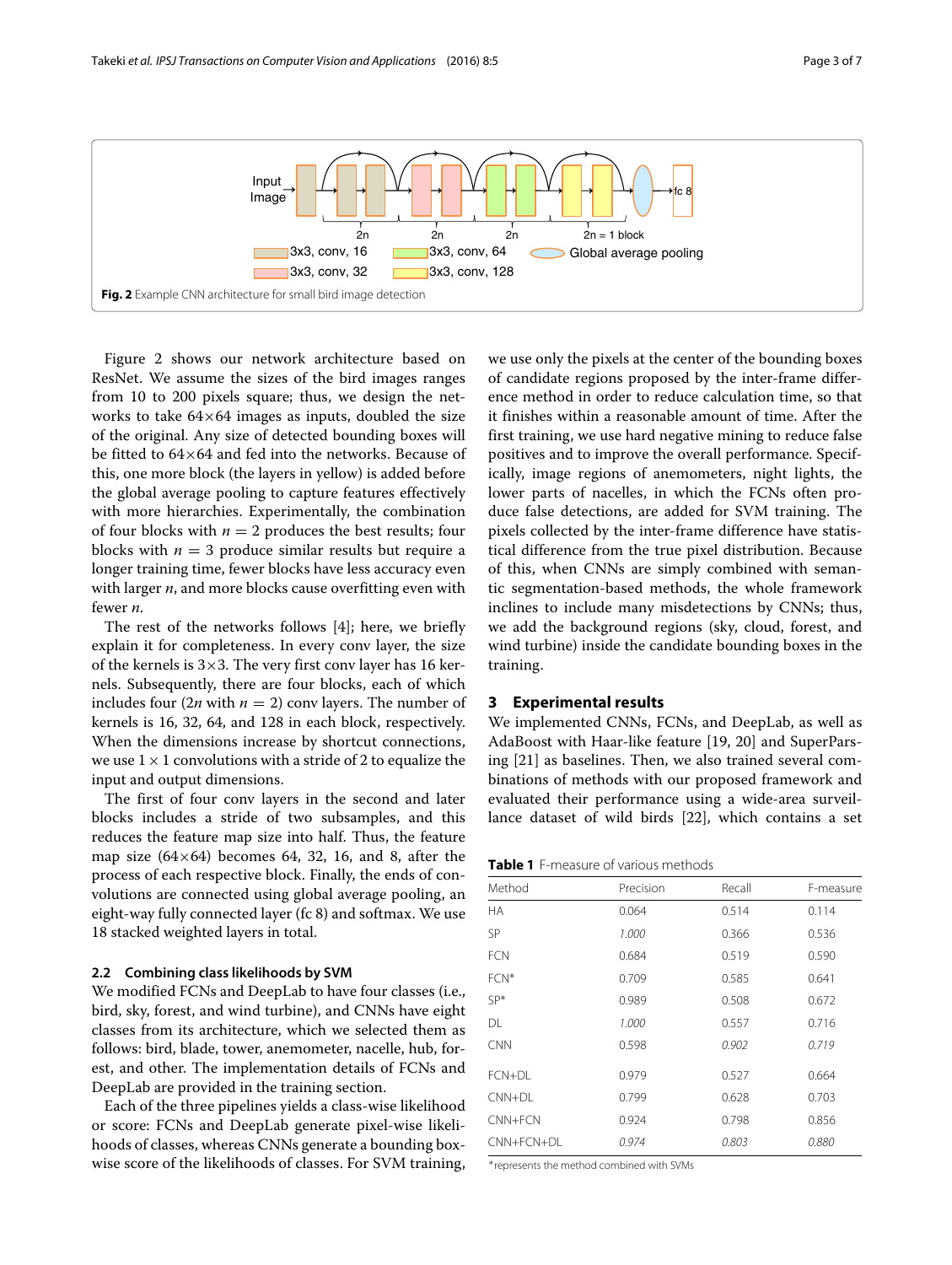of images with  $2806\times3744$  pixels taken nearby a wind turbine.

# **3.1 Data**

For training of SuperParsing, FCNs, and DeepLab, we picked out 82 images with different weather conditions from the dataset and manually annotated them into four classes: bird, wind turbine, sky, and forest, which are all classes included in [\[22\]](#page-6-11). Finally, 77 images out of 82 were used and 5 were omitted since they were too dark due to stormy weather. Except for SuperParsing, the images were cropped to  $500 \times 500$  pixels because the original images were too large to process with FCNs and DeepLab on our GPU memory. Cropping the entire image randomly causes many frames only tagged with the sky labels because more than a half of each image was occupied by sky. With this in mind, we performed cropping around the wind turbine area more intensively, and obtained 70 frames from each image by shifting a 500×500 pixel window through the area. Eventually, we had  $77 \times 70 = 5390$  frames for training FCNs and DeepLab.

The training images for ResNet were acquired as candidate regions of moving objects with background subtraction from the entire dataset. The training images include bird and non-bird regions, and we prepared a class of bird and seven background classes.

These extra classes help training the networks because they are frequently included in the candidate regions and likely to cause misdetection. We categorized candidate

<span id="page-3-0"></span>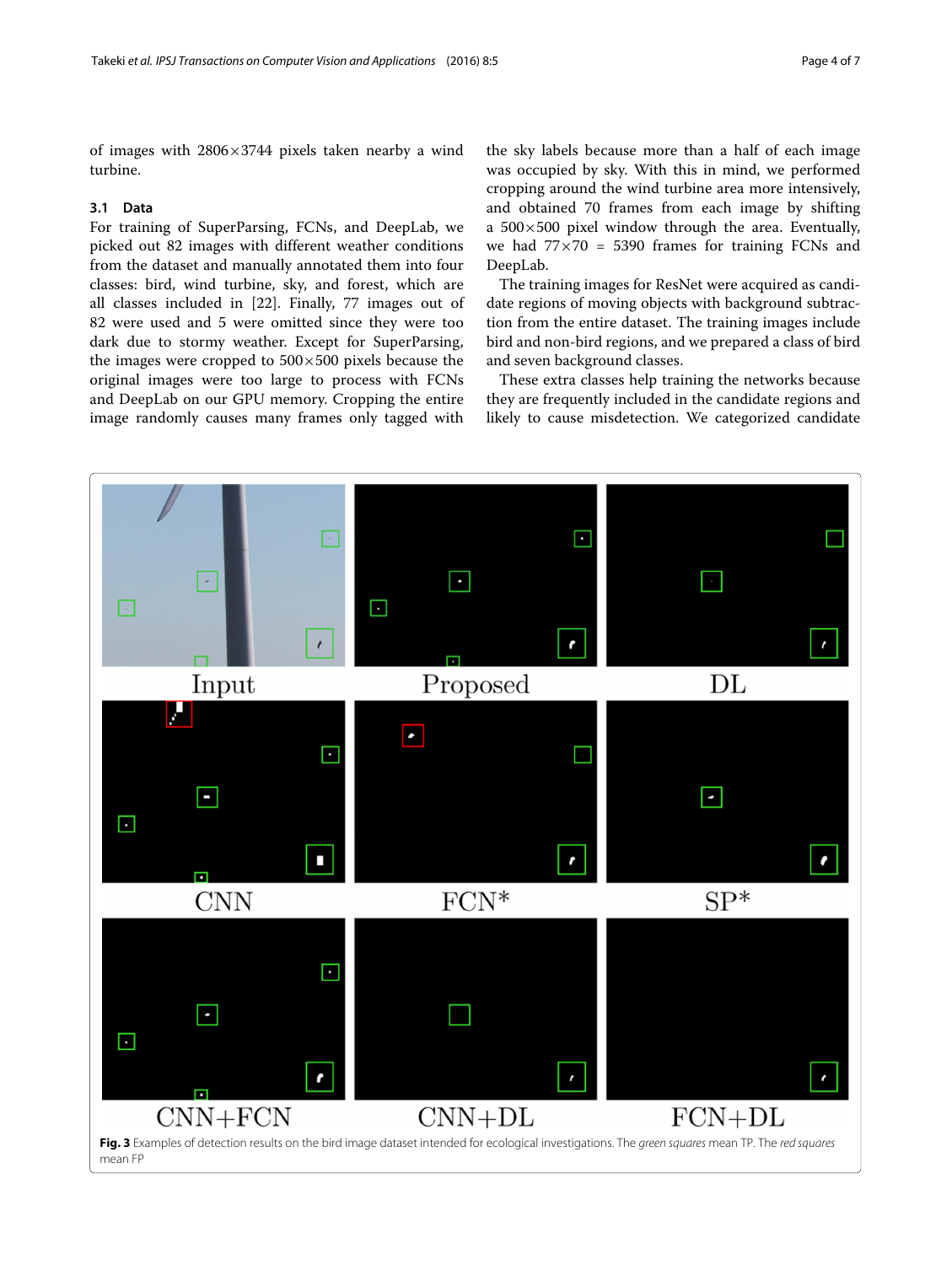regions into those eight classes manually. To train the AdaBoost with Haar-like features, we used 15,705 bird images and 18,688 non-bird images similarly collected to train ResNet.

#### **3.2 Training**

# *3.2.1 FCNs*

We used an FCN-8s model [\[6\]](#page-5-5) pretrained on PASCAL-Context [\[23\]](#page-6-12), which contains 59 category (+ background) segmentations. We then fine-tuned the model with the images we prepared for training by using twofold cross validation.

## *3.2.2 DeepLab*

We used an DeepLab-MSc-LargeFOV model [\[7\]](#page-5-6) pretrained on PASCAL VOC 2012 [\[24\]](#page-6-13), which contains 20 category (+ background) segmentations. We modified the layer "fc8" from 21 outputs to 4: bird, forest, sky, and wind turbine. As FCNs, we then fine-tuned the model with the prepared images by using twofold cross validation.

### *3.2.3 CNNs*

We trained the ResNet-based model with eight-class training images from scratch. In the same way as [\[4\]](#page-5-3), we used the method described in [\[25\]](#page-6-14) for weight initialization. In addition, we used batch normalization [\[13\]](#page-6-2) to reduce the internal covariate shift and accelerate learning.

## *3.2.4 Haar+AdaBoost*

AdaBoost with Haar-like features was trained following [\[22\]](#page-6-11). Moving object regions were chosen by the inter-frame difference. Then, the proposed regions were marked with square bounding boxes and then trained the detector with the bird and non-bird labels.

#### *3.2.5 SVMs*

We combined the class likelihoods and scores by using pixel-wise SVM training and evaluated the performances of the individual methods and their combinations.

#### **3.3 Evaluation**

We used 44 of the 77 labeled images that included more birds (183 in total) than the others for the evaluation. The performance of the method is ranked by using the F-measure, i.e., the harmonic mean of precision and recall.

In the evaluation, we regarded detected bounding boxes that had any overlap with ground-truth boxes as correct detections and boxes with no overlap as misdetection.

Similarly, in segmentation-based methods, we regarded the outputs that had any region of overlap with the ground truth as correct detections and those without overlap as misdetections.

#### **3.4 Results**

We counted the true positives (TP) and false positives (FP) of birds and calculated the precision, recall, and F-measure. The results are summarized in Table [1.](#page-2-1)

AdaBoost with Haar-like features, SuperParsing, and DeepLab are denoted as HA, SP, and DL, respectively. In addition, SP\* and FCN\* represent the method combined with SVMs. Usually, SP or FCNs output class label with the highest likelihood, while SVMs consider all of the class likelihoods for the output through training.

The upper part of Table [1](#page-2-1) shows the results of individual methods. SP and DL achieved the highest precision, while CNNs achieved the best recall rate. FCNs achieved the intermediate score between SP and CNNs. As expected, CNNs highly outperform HA. DL performed similarly to SP, but with much higher recall rate.  $SP^*$  and  $FCN^*$ performed better than the ones without SVMs.

The lower part of Table [1](#page-2-1) shows the results of combination of methods, where most combinations exceed each single method in terms of F-measure. Particularly, combinations with DL have higher precision, suggesting that DL can suppress false positives because it can recognize backgrounds well. The CNN+FCN result shows FCNs also can recognize backgrounds. The CNN+DL did not achieve a good score in spite of the combination of the best detector and semantic segmentation, and it shows that FCN is also necessary for better performance. Figure [3](#page-3-0) shows typical examples of detection results of each method. More results can be found in the Additional file [1.](#page-5-10)

To show the robustness of our method to the size of the bird images, Table [2](#page-4-0) summarizes the results according to image size. The three image sizes, tiny  $(< 15 \times 15)$ , small ( $\leq$  45×45), and normal ( $>$  45×45) are determined according to [\[26\]](#page-6-15).

<span id="page-4-0"></span>

|  | Table 2 F-measure of various methods by size |  |  |
|--|----------------------------------------------|--|--|
|--|----------------------------------------------|--|--|

| Size   | Method           | Precision | Recall | F-measure |
|--------|------------------|-----------|--------|-----------|
| Tiny   | FCN+DL           | 0.333     | 0.149  | 0.029     |
|        | $CNN+DL$         | 0.432     | 0.239  | 0.308     |
|        | $CNN + FCN$      | 0.808     | 0.627  | 0.706     |
|        | $CNN + FCN + DI$ | 0.915     | 0.642  | 0.754     |
| Small  | FCN+DL           | 1.000     | 0.738  | 0.849     |
|        | $CNN+DL$         | 0.844     | 0.813  | 0.828     |
|        | $CNN + FCN$      | 0.972     | 0.863  | 0.914     |
|        | $CNN + FCN + DI$ | 1.000     | 0.863  | 0.926     |
| Normal | FCN+DL           | 1.000     | 0.890  | 0.941     |
|        | $CNN+DI$         | 1.000     | 0.972  | 0.986     |
|        | $CNN + FCN$      | 1.000     | 0.972  | 0.986     |
|        | CNN+FCN+DL       | 1.000     | 0.972  | 0.986     |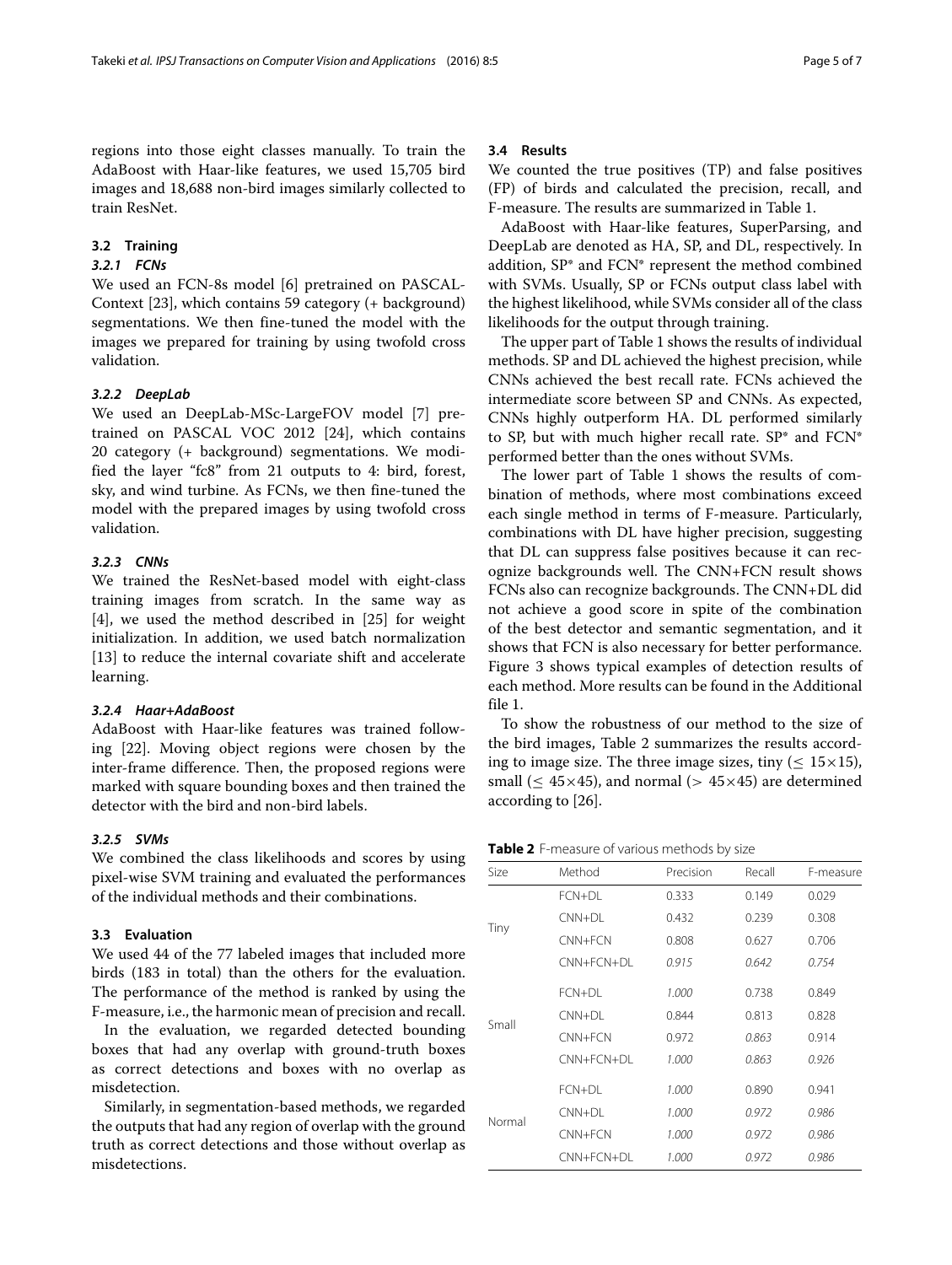

<span id="page-5-11"></span>In all image sizes, the proposed method produces the best F-measure. DL is not suited for detecting tiny images of birds, but CNN+FCN detects tiny bird images more effectively. With DL, the performance is more improved particularly in precision. This shows that FCN detects more birds and DL is good at backgrounds.

Regarding the region proposals obtained by background subtraction, the number of them was about 1000 to 2000 per an input image. As shown in the Fig. [2,](#page-2-0) almost all the region proposals belong to the forest class. CNN succeeded to filter most of them and contributed to precision.

To clarify the limitation, we analyzed bird images which could not be detected by the proposed method, as shown in Fig. [4.](#page-5-11) Overlooked bird images were classified into three patterns: blurred shape due to extremely low resolution, overlap with other objects (e.g., wind turbine), and part occlusions (e.g., a bird is at the end of the image).

Almost all images with ambiguous shape were either only detected by CNN or not detected by any methods. In detail, FCN and DeepLab showed too weak reaction to very small birds to detect them. A few bird images over the wind turbine were detected by FCN and DeepLab, but when combined with CNN, they were missed because of low likelihood of birds. There was only one bird image whose parts were occluded; thus, it was hard to train such pattern of bird images.

#### **4 Conclusion**

We combined different types of deep features from a CNN-based detector and fully convolutional networks by using support vector machines to achieve high performance in detecting objects at various scale in large images.

Experiments on a bird image dataset intended for ecological investigations showed that our method detects birds with high precision.

We showed combination of multiple deep convolutional features are effective for scale-aware detection.

# **Additional file**

<span id="page-5-10"></span>**[Additional file 1:](http://dx.doi.org/10.1186/s41074-016-0006-z)** More experimental results including extreme cases. (PDF 854 kb)

#### **Competing interests**

The authors declare that they have no competing interests.

#### **Authors' contributions**

AT designed and executed the experiments and wrote the manuscript. TT contributed to the concept and wrote the manuscript. RY collected the experimental data, helped the implementation, and wrote the manuscript. RK advised AT on the concept and experiments and wrote the manuscript. MI and TN supervised the work and edited the manuscript. All authors reviewed and approved the final manuscript.

#### **Acknowledgements**

This work is in part entrusted by the Ministry of the Environment, JAPAN (MOEJ), the project of which is to examine effective measures for preventing birds, especially sea eagles, from colliding with wind turbines, and by JSPS KAKENHI Grant Number JP16K16083.

#### Received: 21 April 2016 Accepted: 23 June 2016 Published online: 02 August 2016

#### **References**

- <span id="page-5-0"></span>1. Smallwood KS, Rugge L, Morrison ML (2009) Influence of behavior on bird mortality in wind energy developments. J Wildl Manage 73(7):1082–1098
- <span id="page-5-1"></span>2. Bassi S, Bowen A, Fankhauser S (2012) The case for and against onshore wind energy in the UK. Grantham Res. Inst. on Climate Change and Env. Policy Brief
- <span id="page-5-2"></span>3. Tighe J, Lazebnik S (2013) Finding things: image parsing with regions and per-exemplar detectors. In: CVPR. IEEE. pp 3001–3008
- <span id="page-5-3"></span>4. He K, Zhang X, Ren S, Sun J (2016) Deep residual learning for image recognition. In: Proc. of Computer Vision and Pattern Recognition. IEEE. pp 770–778
- <span id="page-5-4"></span>5. Krizhevsky A, Sutskever I, Hinton GE (2012) Imagenet classification with deep convolutional neural networks. In: NIPS. pp 1097–1105
- <span id="page-5-5"></span>6. Long J, Shelhamer E, Darrell T (2015) Fully convolutional networks for semantic segmentation. In: CVPR. IEEE
- <span id="page-5-6"></span>7. Chen LC, Papandreou G, Kokkinos I, Murphy K, Yuille AL (2015) Semantic image segmentation with deep convolutional nets and fully connected CRFs. In: ICLR.<http://arxiv.org/abs/1412.7062>
- <span id="page-5-7"></span>8. Cortes C, Vapnik V (1995) Support-vector networks. Mach Learn 20(3):421–436
- <span id="page-5-8"></span>9. Takeki A, Tuan Trinh T, Yoshihashi R, Kawakami R, Iida M, Naemura T (2016) Detection of small birds in large images by combining a deep detector with semantic segmentation. In: ICIP. IEEE
- <span id="page-5-9"></span>10. Simonyan K, Zisserman A (2015) Very deep convolutional networks for large-scale image recognition. In: ICLR. IEEE